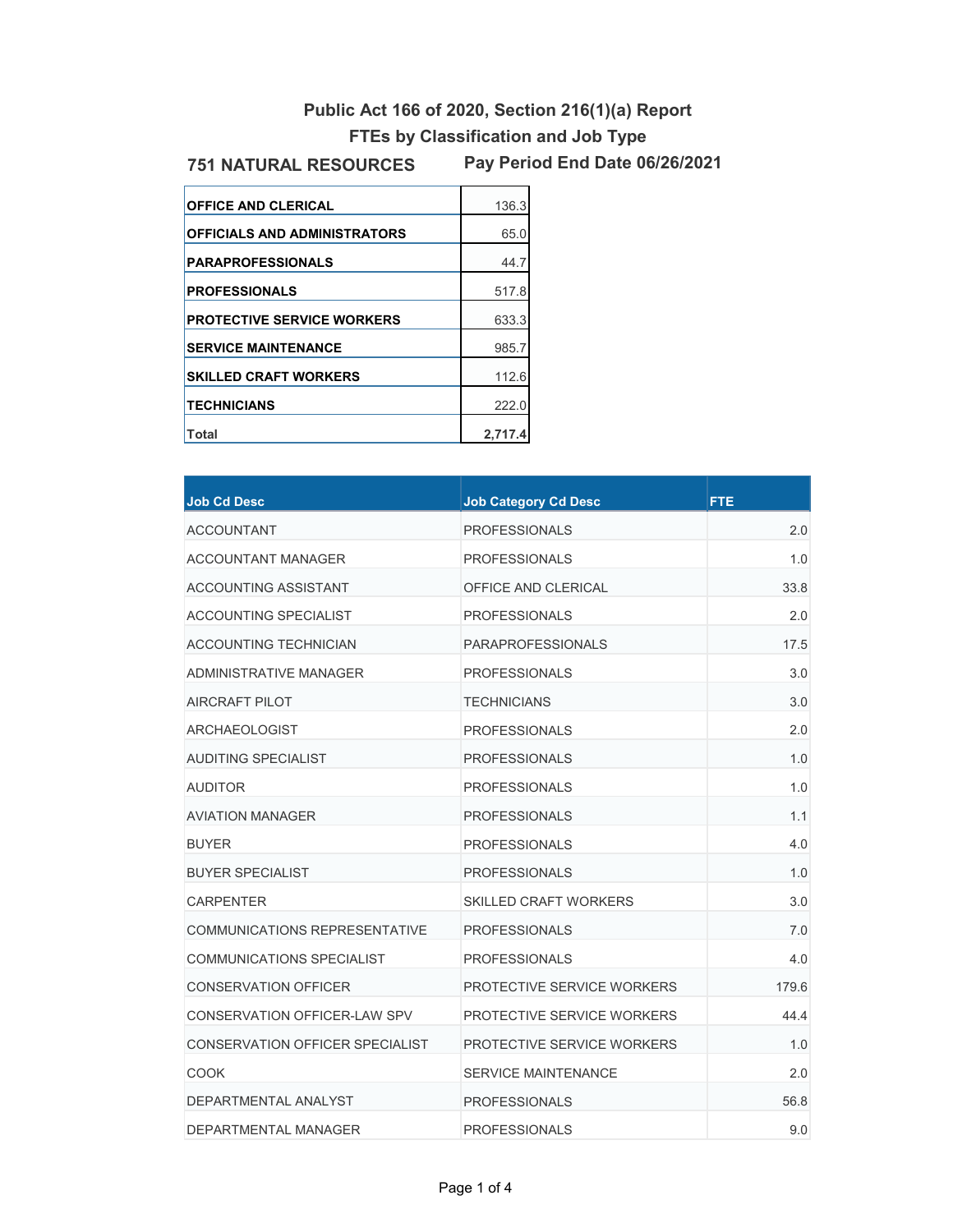| <b>Job Cd Desc</b>                  | <b>Job Category Cd Desc</b>  | <b>FTE</b> |
|-------------------------------------|------------------------------|------------|
| DEPARTMENTAL SPECIALIST             | <b>PROFESSIONALS</b>         | 23.8       |
| DEPARTMENTAL TECHNICIAN             | <b>PARAPROFESSIONALS</b>     | 20.2       |
| <b>DIVISION ADMINISTRATOR</b>       | OFFICIALS AND ADMINISTRATORS | 5.0        |
| <b>DRAFTING TECHNICIAN</b>          | <b>TECHNICIANS</b>           | 3.0        |
| <b>EDUCATION SPECIALIST</b>         | <b>PROFESSIONALS</b>         | 1.0        |
| <b>EMERGENCY DISPATCHER</b>         | OFFICE AND CLERICAL          | 12.0       |
| EMERGENCY DISPATCH SUPERVISOR       | OFFICE AND CLERICAL          | 2.0        |
| ENGINEERING SPECIALIST              | <b>PROFESSIONALS</b>         | 1.0        |
| <b>ENGINEER MANAGER</b>             | <b>PROFESSIONALS</b>         | 1.0        |
| <b>EQUIPMENT OPERATOR</b>           | <b>SKILLED CRAFT WORKERS</b> | 8.0        |
| EQUIPMENT TECHNICIAN                | <b>TFCHNICIANS</b>           | 2.0        |
| <b>EXECUTIVE SECRETARY</b>          | OFFICE AND CLERICAL          | 9.0        |
| <b>FACILITIES ENGINEER</b>          | <b>PROFESSIONALS</b>         | 1.0        |
| <b>FACILITY ENGINEERING LIC SPL</b> | <b>PROFESSIONALS</b>         | 1.0        |
| <b>FINANCIAL ANALYST</b>            | <b>PROFESSIONALS</b>         | 5.5        |
| FINANCIAL MANAGER                   | <b>PROFESSIONALS</b>         | 4.0        |
| <b>FINANCIAL SPECIALIST</b>         | <b>PROFESSIONALS</b>         | 10.0       |
| <b>FIRE SAFETY OFFICER</b>          | PROTECTIVE SERVICE WORKERS   | 4.0        |
| FIRE SAFETY OFFICER SPV             | PROTECTIVE SERVICE WORKERS   | 1.0        |
| <b>FISHERIES ASSISTANT</b>          | <b>TECHNICIANS</b>           | 31.0       |
| <b>FISHERIES BIOLOGIST</b>          | <b>PROFESSIONALS</b>         | 18.0       |
| <b>FISHERIES BIOLOGY SPECIALIST</b> | <b>PROFESSIONALS</b>         | 3.0        |
| <b>FISHERIES BOAT CAPTAIN SPV</b>   | <b>SKILLED CRAFT WORKERS</b> | 6.0        |
| <b>FISHERIES TECHNICIAN</b>         | <b>TECHNICIANS</b>           | 51.0       |
| <b>FORESTER</b>                     | <b>PROFESSIONALS</b>         | 79.8       |
| <b>FOREST FIRE OFFICER</b>          | PROTECTIVE SERVICE WORKERS   | 50.0       |
| FOREST FIRE OFFICER SUPERVISOR      | PROTECTIVE SERVICE WORKERS   | 15.0       |
| FOREST MANAGEMENT SPECIALIST        | <b>PROFESSIONALS</b>         | 12.0       |
| <b>FOREST TECHNICIAN</b>            | <b>TECHNICIANS</b>           | 11.0       |
| <b>GENERAL OFFICE ASSISTANT</b>     | OFFICE AND CLERICAL          | 28.0       |
| <b>GEOLOGIST</b>                    | <b>PROFESSIONALS</b>         | 1.0        |
| <b>GRAPHIC ARTS DESIGNER</b>        | <b>TECHNICIANS</b>           | 5.0        |
| <b>GROUNDSKEEPER</b>                | SERVICE MAINTENANCE          | 2.0        |
| <b>HEAVY EQUIPMENT MECHANIC</b>     | <b>PARAPROFESSIONALS</b>     | 5.0        |
| <b>HEAVY EQUIPMENT MECHANIC SPV</b> | <b>SKILLED CRAFT WORKERS</b> | 1.0        |
| <b>HISTORIAN</b>                    | <b>PROFESSIONALS</b>         | 15.0       |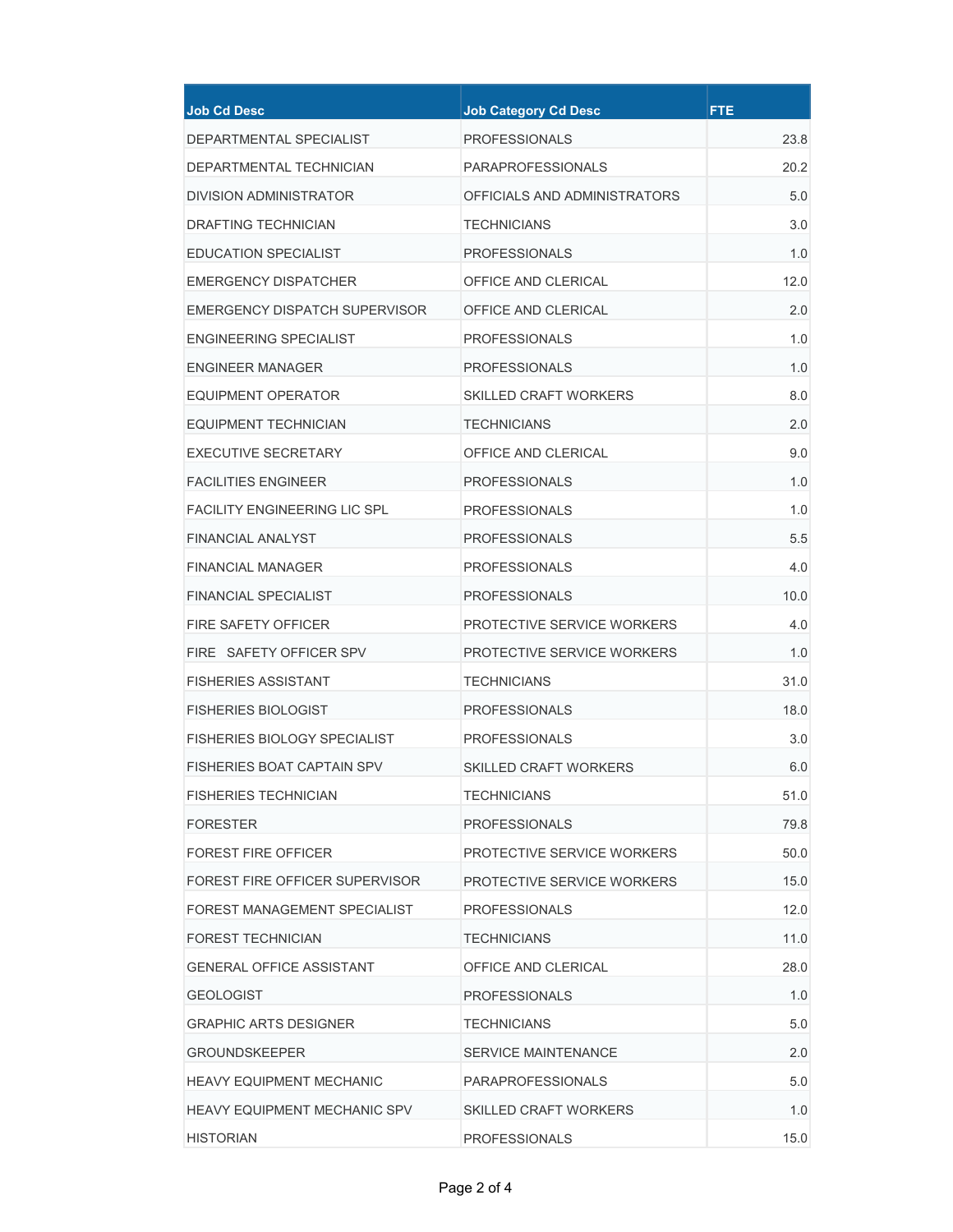| <b>Job Cd Desc</b>                  | <b>Job Category Cd Desc</b>  | <b>FTE</b> |
|-------------------------------------|------------------------------|------------|
| <b>HISTORIAN MANAGER</b>            | <b>PROFESSIONALS</b>         | 2.0        |
| <b>HISTORY SPECIALIST</b>           | <b>PROFESSIONALS</b>         | 4.0        |
| <b>HUMAN RESOURCES DEVELOPER</b>    | <b>PROFESSIONALS</b>         | 1.0        |
| JANITOR                             | <b>SERVICE MAINTENANCE</b>   | 7.0        |
| LABORATORY ASSISTANT                | <b>TECHNICIANS</b>           | 0.9        |
| <b>LABORATORY SCIENTIST</b>         | <b>PROFESSIONALS</b>         | 1.0        |
| <b>LABORATORY SCIENTIST MANAGER</b> | <b>PROFESSIONALS</b>         | 1.0        |
| LABORATORY TECHNICIAN               | <b>TECHNICIANS</b>           | 2.9        |
| <b>LABORER</b>                      | <b>SERVICE MAINTENANCE</b>   | 2.0        |
| LANDSCAPE DESIGNER                  | <b>PROFESSIONALS</b>         | 8.0        |
| LANDSCAPE DESIGN MANAGER            | <b>PROFESSIONALS</b>         | 1.0        |
| LANDSCAPE DESIGN SPECIALIST         | <b>PROFESSIONALS</b>         | 4.0        |
| <b>LAND SURVEYOR-LICENSED</b>       | <b>PROFESSIONALS</b>         | 7.0        |
| <b>LAND SURVEYOR MANAGER</b>        | <b>PROFESSIONALS</b>         | 2.0        |
| <b>LIBRARIAN</b>                    | <b>PROFESSIONALS</b>         | 0.8        |
| <b>MACHINIST</b>                    | <b>SKILLED CRAFT WORKERS</b> | 1.0        |
| MAINTENANCE MECHANIC                | <b>SKILLED CRAFT WORKERS</b> | 13.8       |
| <b>MAINTENANCE MECHANIC SPV</b>     | <b>SKILLED CRAFT WORKERS</b> | 3.0        |
| <b>MEDIA PRODUCTION SPECIALIST</b>  | <b>PROFESSIONALS</b>         | 2.0        |
| NATURAL RESOURCES MANAGER           | <b>PROFESSIONALS</b>         | 49.0       |
| NATURAL RESOURCES TEC SPV           | <b>TECHNICIANS</b>           | 7.0        |
| OFFICE DIRECTOR                     | OFFICIALS AND ADMINISTRATORS | 3.0        |
| <b>PAINTER</b>                      | <b>SKILLED CRAFT WORKERS</b> | 3.0        |
| PARK AND RECREATION RANGER          | PROTECTIVE SERVICE WORKERS   | 338.3      |
| <b>PARK INTERPRETER</b>             | <b>PROFESSIONALS</b>         | 9.1        |
| PARK RECREATION MANAGER             | <b>PROFESSIONALS</b>         | 25.0       |
| PARK RECREATION SUPERVISOR          | <b>TECHNICIANS</b>           | 65.0       |
| PLANT INDUSTRY FIELD SCIENTIST      | <b>PROFESSIONALS</b>         | 1.0        |
| PROCUREMENT TECHNICIAN              | <b>PARAPROFESSIONALS</b>     | 2.0        |
| PROMOTIONAL AGENT                   | <b>PROFESSIONALS</b>         | 5.0        |
| PROMOTIONAL SPECIALIST              | <b>PROFESSIONALS</b>         | 1.0        |
| PROPERTY ANALYST                    | <b>PROFESSIONALS</b>         | 9.0        |
| <b>PROPERTY MANAGER</b>             | <b>PROFESSIONALS</b>         | 1.0        |
| PROPERTY SPECIALIST                 | <b>PROFESSIONALS</b>         | 3.0        |
| <b>RESEARCH BIOLOGIST</b>           | <b>PROFESSIONALS</b>         | 2.0        |
| RESEARCH BIOLOGIST MANAGER          | <b>PROFESSIONALS</b>         | 3.0        |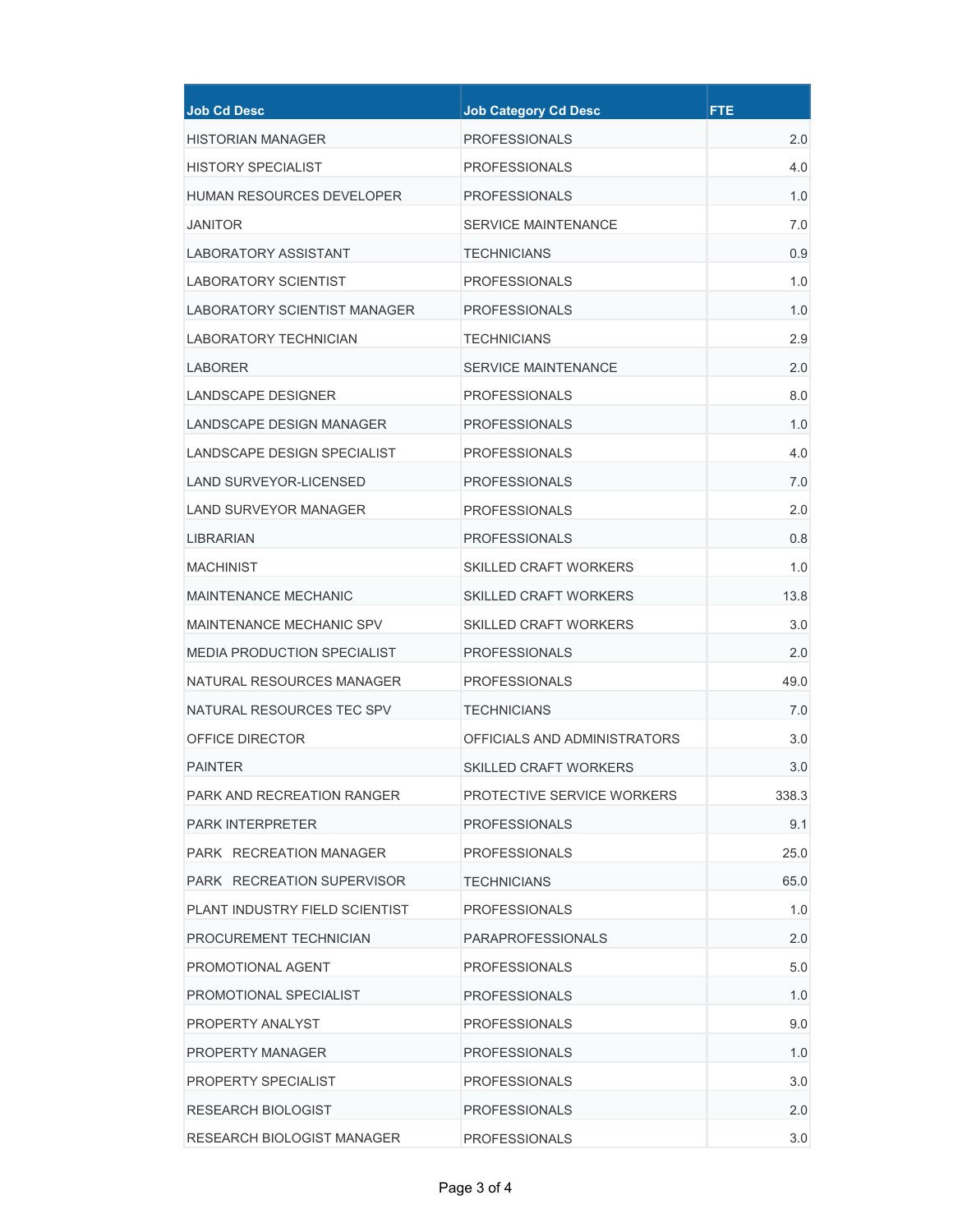| <b>Job Cd Desc</b>                 | <b>Job Category Cd Desc</b>   | <b>FTE</b> |
|------------------------------------|-------------------------------|------------|
| RESEARCH BIOLOGY SPECIALIST        | <b>PROFESSIONALS</b>          | 13.0       |
| <b>RESOURCE ANALYST</b>            | <b>PROFESSIONALS</b>          | 26.0       |
| <b>RESOURCE SPECIALIST</b>         | <b>PROFESSIONALS</b>          | 18.0       |
| <b>SECRETARY</b>                   | OFFICE AND CLERICAL           | 48.6       |
| SENIOR EXECUTIVE MAN AST           | OFFICE AND CLERICAL           | 3.0        |
| SENIOR EXECUTIVE SERVICE           | OFFICIALS AND ADMINISTRATORS  | 4.0        |
| STATE ADMINISTRATIVE MANAGER       | OFFICIALS AND ADMINISTRATORS  | 42.0       |
| STATE ASSISTANT ADMINISTRATOR      | OFFICIAI S AND ADMINISTRATORS | 4.0        |
| STATE BUREAU ADMINISTRATOR         | OFFICIALS AND ADMINISTRATORS  | 7.0        |
| STATE WORKER                       | <b>SERVICE MAINTENANCE</b>    | 972.7      |
| <b>STUDENT ASSISTANT</b>           | <b>TECHNICIANS</b>            | 7.1        |
| <b>SURVEYING TECHNICIAN</b>        | <b>TECHNICIANS</b>            | 3.0        |
| <b>TRADES HELPER</b>               | <b>SKILLED CRAFT WORKERS</b>  | 4.0        |
| <b>VETERINARY SPECIALIST</b>       | <b>PROFESSIONALS</b>          | 1.0        |
| <b>WELDER</b>                      | <b>SKILLED CRAFT WORKERS</b>  | 1.0        |
| WII DI IFF ASSISTANT               | <b>SKILLED CRAFT WORKERS</b>  | 68.8       |
| <b>WILDLIFE BIOLOGIST</b>          | <b>PROFESSIONALS</b>          | 37.0       |
| <b>WILDLIFE BIOLOGY SPECIALIST</b> | <b>PROFESSIONALS</b>          | 9.0        |
| <b>WILDLIFE TECHNICIAN</b>         | <b>TECHNICIANS</b>            | 30.0       |
|                                    |                               | 2,717.4    |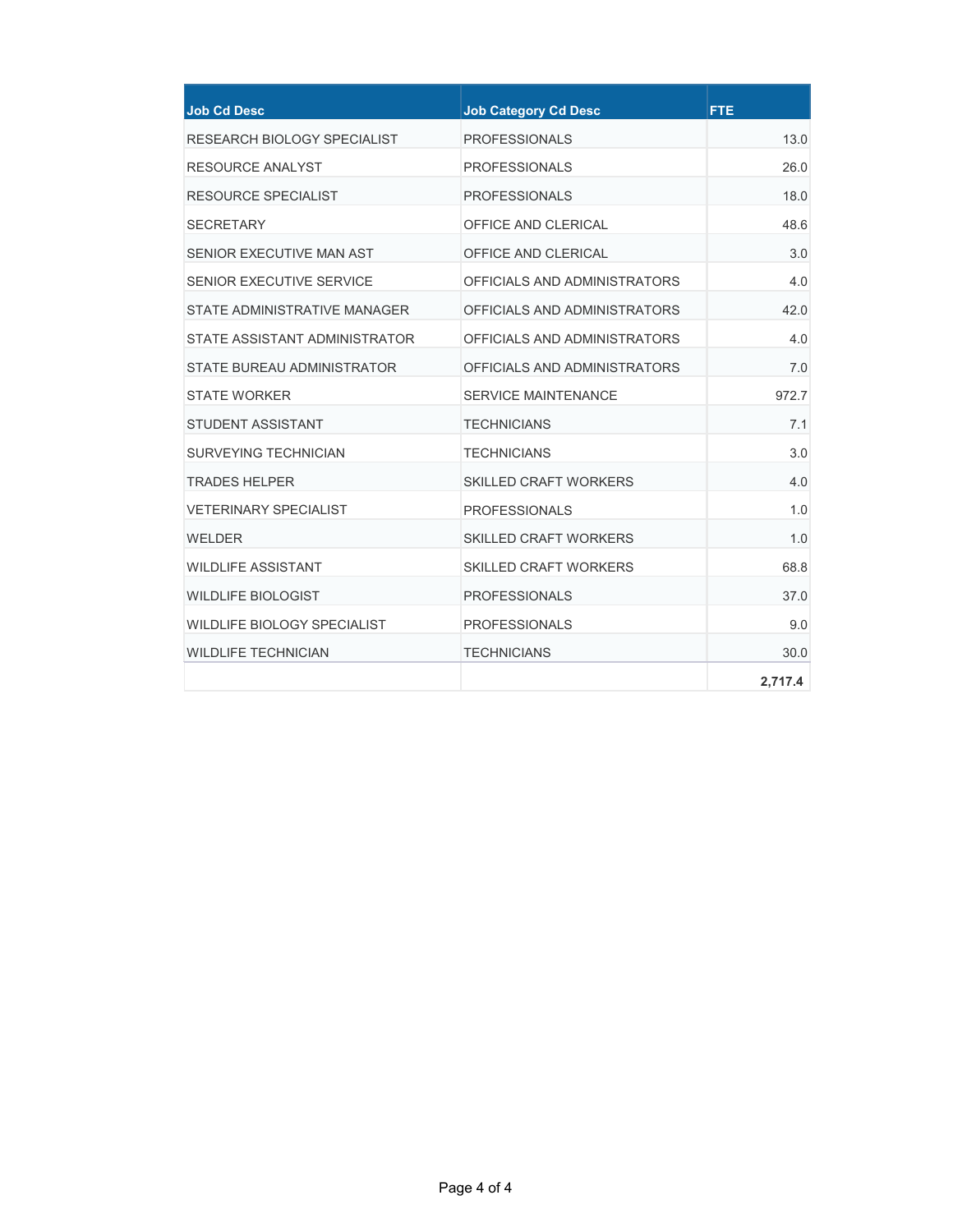**Report ID:** BUD-BPFTE-0064 **Run Date:** 07/02/2021 **Run Time:** 9:44:12 AM

| <b>Appropriation Category</b>                        | <b>Appropriation Name</b>               | <b>Authorized</b><br><b>FTEs</b> | <b>Actual FTEs</b> | <b>Authorized Less</b><br>Actual | Rationale for FTE Difference                                                                                                                                                                                                                                                                                                                                         |
|------------------------------------------------------|-----------------------------------------|----------------------------------|--------------------|----------------------------------|----------------------------------------------------------------------------------------------------------------------------------------------------------------------------------------------------------------------------------------------------------------------------------------------------------------------------------------------------------------------|
| DEPARTMENTAL ADMINISTRATION<br><b>AND SUPPORT</b>    | Unclassified salaries                   | 6.0                              | 6.0                |                                  | $0.0$ N/A                                                                                                                                                                                                                                                                                                                                                            |
| DEPARTMENTAL ADMINISTRATION<br><b>AND SUPPORT</b>    | Executive direction                     | 11.6                             | 11.7               |                                  | $(.1)$ N/A                                                                                                                                                                                                                                                                                                                                                           |
| DEPARTMENTAL ADMINISTRATION<br><b>AND SUPPORT</b>    | Finance and operations                  | 105.5                            | 91.9               |                                  | 6 FTEs are in the process of being filled; 4.5 FTEs are<br>State Workers who have not been authorized to return<br>13.6 to work due to the closure of Customer Service<br>Centers; the remaining vacancies are anticipated to be<br>filled in the coming months                                                                                                      |
| DEPARTMENTAL ADMINISTRATION<br><b>AND SUPPORT</b>    | Legal services                          | 4.0                              | 4.0                |                                  | $0.0$ N/A                                                                                                                                                                                                                                                                                                                                                            |
| DEPARTMENT INITIATIVES                               | Invasive species prevention and control | 13.0                             | 3.4                | 9.6                              | 1 vacancy; 3.3 funded in EGLE; 2 funded in MDARD;<br>further hiring is not planned at this time                                                                                                                                                                                                                                                                      |
| <b>COMMUNICATION AND CUSTOMER</b><br><b>SERVICES</b> | Marketing and outreach                  | 80.8                             | 88.3               |                                  | Seasonal and non-career positions work more hours in<br>(7.5) the summer than they do in the other months of the<br>year due to the seasonal nature of the programs                                                                                                                                                                                                  |
| COMMUNICATION AND CUSTOMER<br><b>SERVICES</b>        | Michigan historical center              | 56.5                             | 50.6               |                                  | Several seasonal and short term non-career positions<br>have not been called back to work yet as the museums<br>5.9 remain closed or are operating at reduced capacity due<br>to COVID-19 restrictions; the Michigan History Museum<br>in Lansing is planned to open in September                                                                                    |
| <b>WILDLIFE MANAGEMENT</b>                           | Natural resources heritage              | 9.0                              | 1.7                |                                  | 1 vacancy is in the process of being filled; seasonal<br>7.3 and short term non-career positions are not all on<br>payroll at this time of year                                                                                                                                                                                                                      |
| <b>WILDLIFE MANAGEMENT</b>                           | Wildlife management                     | 221.5                            | 207.3              |                                  | 6 vacancies are in the process of being filled; seasonal<br>14.2 and short term non-career positions are not all on<br>payroll at this time of year                                                                                                                                                                                                                  |
| <b>FISHERIES MANAGEMENT</b>                          | Aquatic resource mitigation             | 2.0                              | 2.2                | (.2)                             | Authorization for some employees is in Appropriation<br>65850 State parks                                                                                                                                                                                                                                                                                            |
| <b>FISHERIES MANAGEMENT</b>                          | Fish production                         | 63.0                             | 60.9               |                                  | $2.1$ N/A                                                                                                                                                                                                                                                                                                                                                            |
| <b>FISHERIES MANAGEMENT</b>                          | Fisheries resource management           | 158.5                            | 128.3              | 30.2                             | Short term non-career positions are not on payroll this<br>year; several FTEs are reflected in Appropriation 46355<br>Great Lakes restoration initiative, Appropriation 45700<br>Gifts and pass-through transactions, and Appropriation<br>TW3266019 Buffalo Reef; 4 positions are in the<br>process of being filled                                                 |
| LAW ENFORCEMENT                                      | General law enforcement                 | 293.0                            | 256.9              |                                  | 36.1 Hiring is in process for 34 positions                                                                                                                                                                                                                                                                                                                           |
| PARKS AND RECREATION DIVISION                        | Forest recreation and trails            | 62.7                             | 66.6               |                                  | Seasonal and short term non-career positions are on<br>the payroll; Parks and Recreation Division hires<br>between 1,200 and 1,300 short term workers from mid-<br>(3.9) April to mid-October each year and hours are charged<br>to the applicable appropriation based on work activity<br>(e.g. State parks, Recreational boating, Forest<br>recreation and trails) |
| PARKS AND RECREATION DIVISION                        | MacMullan conference center             | 15.0                             | 10.3               |                                  | Short term worker non-career positions at the<br>4.8 MacMullan Conference Center are variable and are<br>scheduled based on need; usage at the center is down                                                                                                                                                                                                        |

#### **Natural Resources**

#### **Fiscal Year 2021 Quarterly FTE Comparison**

**Pay Period End Date - 6/26/2021** 

### **Public Act 166 of 2020, Section 216(1)(b) Report**

**SIGMA**

 **Department Boilerplate FTE**